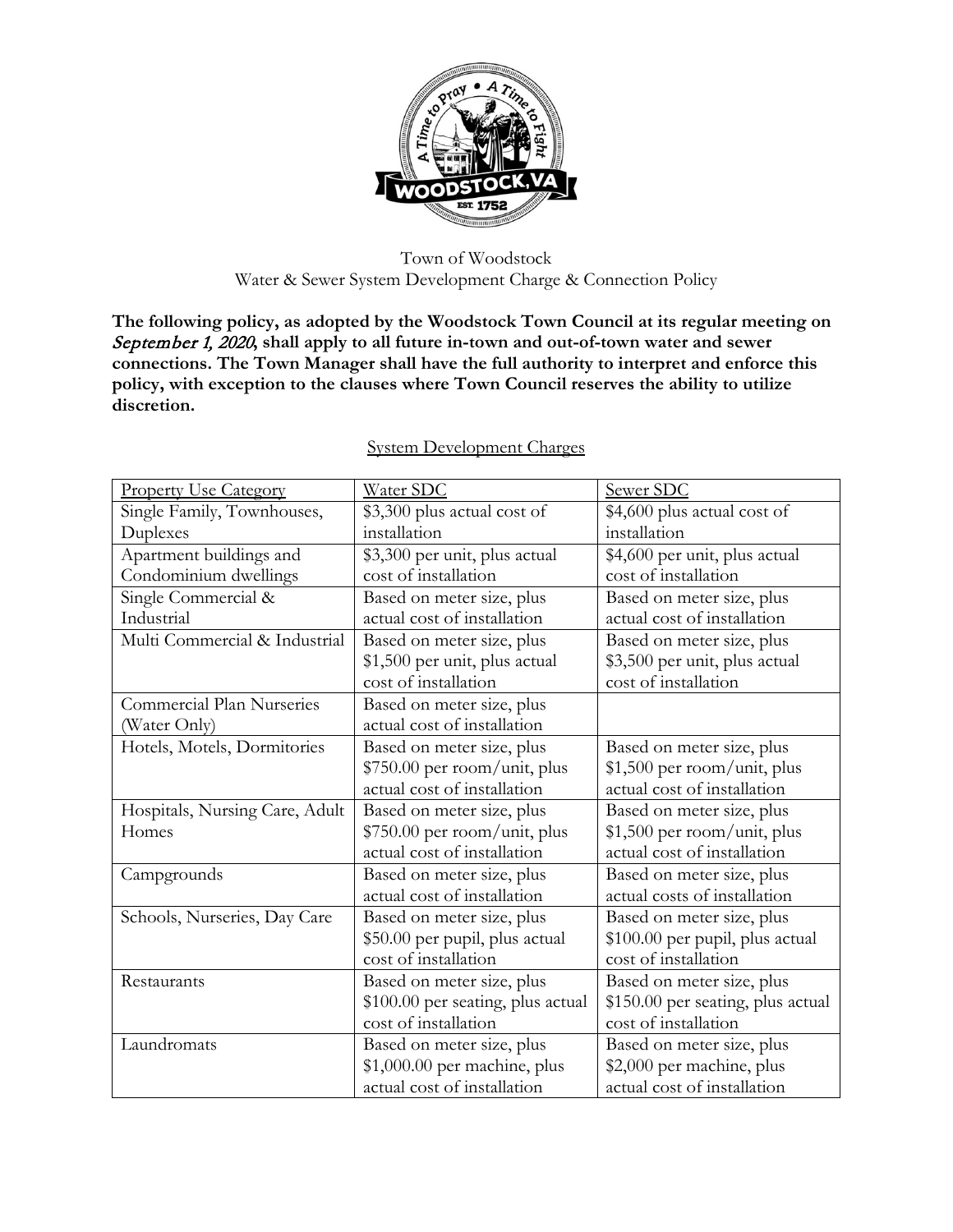| Car Washes                   | Based on meter size, plus         |          | Based on meter size, plus         |          |
|------------------------------|-----------------------------------|----------|-----------------------------------|----------|
|                              | \$1,500 per bay, plus actual cost |          | \$3,000 per bay, plus actual cost |          |
|                              | of installation                   |          | of installation                   |          |
| Fire Suppression (Dedicated  | 2"<br>\$1,000                     |          |                                   |          |
| Line)                        | 3"<br>\$1,250                     |          |                                   |          |
|                              | 4"<br>\$2,000                     |          |                                   |          |
|                              | 6"<br>\$4,000                     |          |                                   |          |
|                              | 8"<br>\$7,000                     |          |                                   |          |
| <b>Individual Meter Fees</b> | $5/8"$ meter                      | \$3,300  | $5/8"$ meter                      | \$4,600  |
|                              | 1" meter                          | \$4,800  | $1$ " meter                       | \$6,800  |
|                              | $11/2$ " meter                    | \$6,300  | $11/2$ " meter                    | \$8,900  |
|                              | $2"$ meter                        | \$8,700  | $2"$ meter                        | \$12,300 |
|                              | 3" meter                          | \$11,900 | 3" meter                          | \$16,900 |
|                              | 4" meter                          | \$14,700 | 4" meter                          | \$20,900 |
|                              | 6" meter                          | \$17,500 | 6" meter                          | \$24,900 |
|                              | 8" meter                          | \$20,400 | 8" meter                          | \$28,800 |

Water Service Connections:

- A. Water System Development Charges (SDCs) can be purchased from the Town of Woodstock only for a specific designated building site or lot.
- B. Once an application to purchase a water connection has been received, the connection shall not be transferable to another site.
- C. Water SDCs shall be paid upon application. No connections will be made until the appropriate fees are paid.
- D. SDCs as provided in this schedule do not include the cost of laterals where not installed and the cost of laterals shall be in addition to the connection fee.
- E. Water SDCs outside the corporate limits shall be twice the amount as the connection fees as provided in the above sections.
- F. Water SDCs made outside the corporate limits are to be limited to serving one residence per tap made on the main and connections are not to extend over 400 ft. from the main. Residence or property to be served to be parallel to the main and meter will be set at the main and the line to be extended from there to the property by the owner. The Town to specify the size of service line depending on distance. No lateral extensions of the main should be permitted. Limited exceptions allowing out-of-town connections may be considered by the Town Manager when one or more of the following conditions are met:
	- a. The proposed lateral extension is appropriately sized to accommodate anticipated future development as called for in the Comprehensive Plan.
	- b. The connection will not result in a dead-end.
	- c. The connection will remedy an environmental concern.
	- d. The connection will improve overall town fire flow.
- G. Out of town connection shall only be considered when a property is located within the town's Urban Growth Areas.
- H. Urban Growth Areas- The Town Council on a case by case basis may consider in-town access fees in the Urban Growth Areas. In making such a decision, Town Council should consider whether a boundary line adjustment may be agreed to with Shenandoah County or in cases of properties noncontiguous with Town boundaries, whether a revenue sharing agreement may be secured.
- I. Water SDCs made outside the corporate limits to be limited to mains larger than two inches.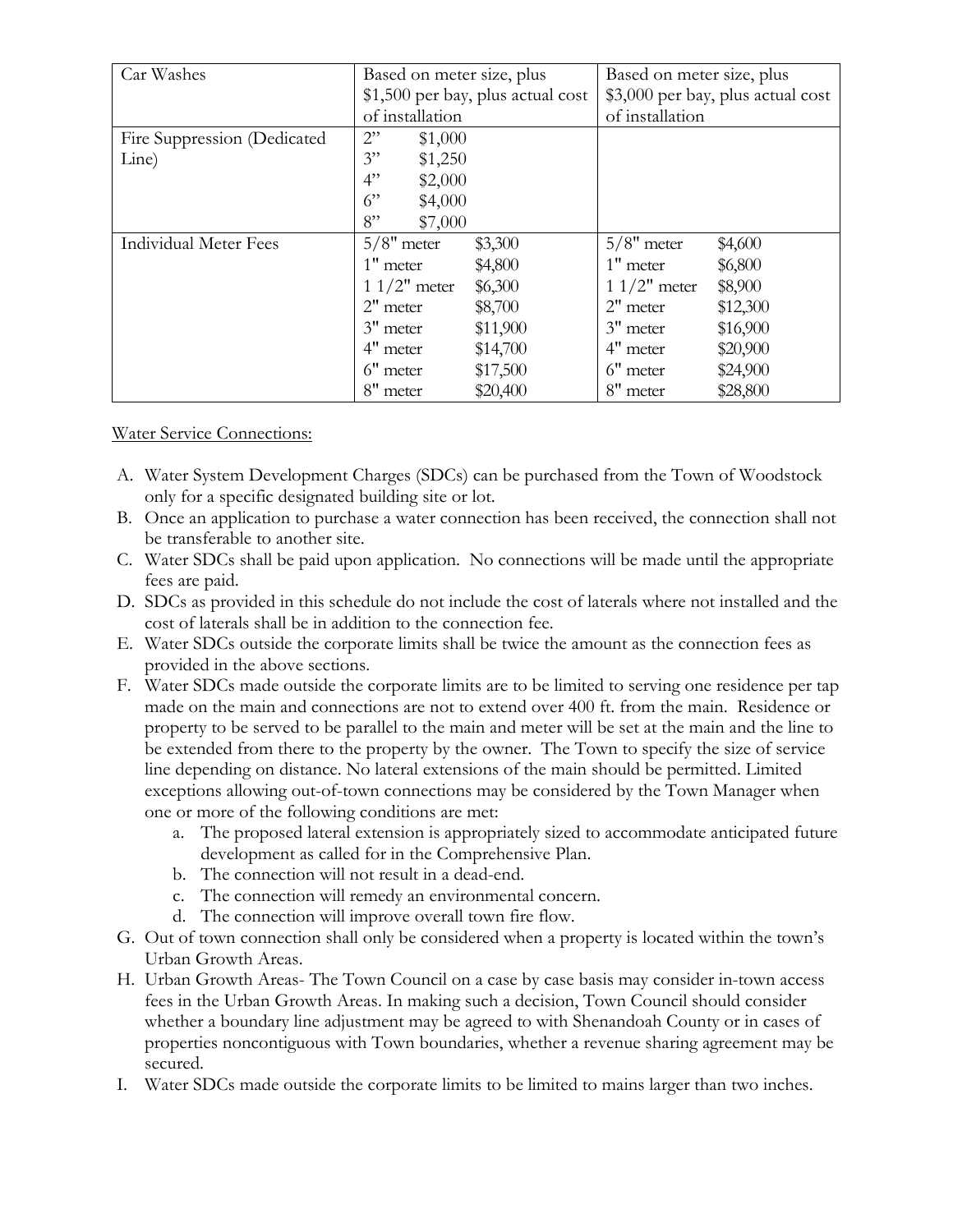- J. Connections in new subdivisions and street where mains have been installed at the expense of the developer shall be the same as above. All extensions of mains or distribution systems in subdivisions outside of town and lots outside and immediately adjacent to town shall be subject to the same specifications and requirements as inside of town and shall be approved by the Town Council. Fire hydrants may be required in subdivisions out of Town. Subject to approval of Town Council.
- K. Applications for water SDCs to be voided and connection fees returned to the applicant if connection to the structure and billing service has not commenced within 90 days to the date of application. Fee price alone shall be refunded without interest.
- L. Whenever buildings are enlarged or additional building area constructed on the same lot, or additional dwelling units added, or seating added, or additional seating added, water SDCs as provided in this schedule shall be paid for such enlargements or addition.
- M. Water & Sewer fees paid at same time when applicable.
- N. Installation statement and charges will be billed upon completion.
- O. The Town may require that engineering specifications and construction estimates of the proposed connection be provided by the property owner/developer.

## Sewer Service Connections:

- A. Sewer System Development Charges (SDCs) can be purchased from the Town of Woodstock only for a specific, designated building site or lot.
- B. Once an application to purchase a sewer SDC has been received, the connection shall not be transferable to another site.
- C. Sewer SDCs shall be paid upon application. No connections will be made until the appropriate fees are paid.
- D. SDCs as provided in this schedule do not include the cost of laterals where not installed and the cost of laterals shall be in addition to the connection fee.
- E. Sewer SDCs outside the corporate limits shall be one and a half times the amount as the intown connection fees as provided in the above sections, plus actual cost of installation.
- F. Connections made outside the corporate limits to the town's sanitary sewer mains to be limited to serving one residence per tap made on the main and the connection is not to extend over 200 feet from the main. No lateral extensions of the main should be approved. Limited exceptions allowing out-of-town connections may be made by the Town Manager when one or more of the following conditions are met:
	- a. The connection does not require the sewer be pumped from the proposed site.
	- b. The connection will remedy an environmental concern.
	- c. The connection furthers the Town's long-term infrastructure interests as determined by the Town Manager.
- G. Applications for sewer SDCs to be voided and SDCs returned to the applicant if connection to the structure and billing service has not commenced within 90 days to the date of application. Fee price alone shall be refunded without interest.
- H. Whenever buildings are enlarged or additional building area constructed on the same lot, or additional dwelling units added, or seating added, or additional seating added, water SDCs as provided in this schedule shall be paid for such enlargements or addition.
- I. Sewer & Water fees paid at same time when applicable.
- J. Installation statement and charges will be billed upon completion.
- K. Urban Growth Areas The Town Council on a case by case basis may consider In Town access fees in the Urban Growth Areas. In making such a decision, Town Council should consider whether a boundary line adjustment may be agreed to with Shenandoah County or